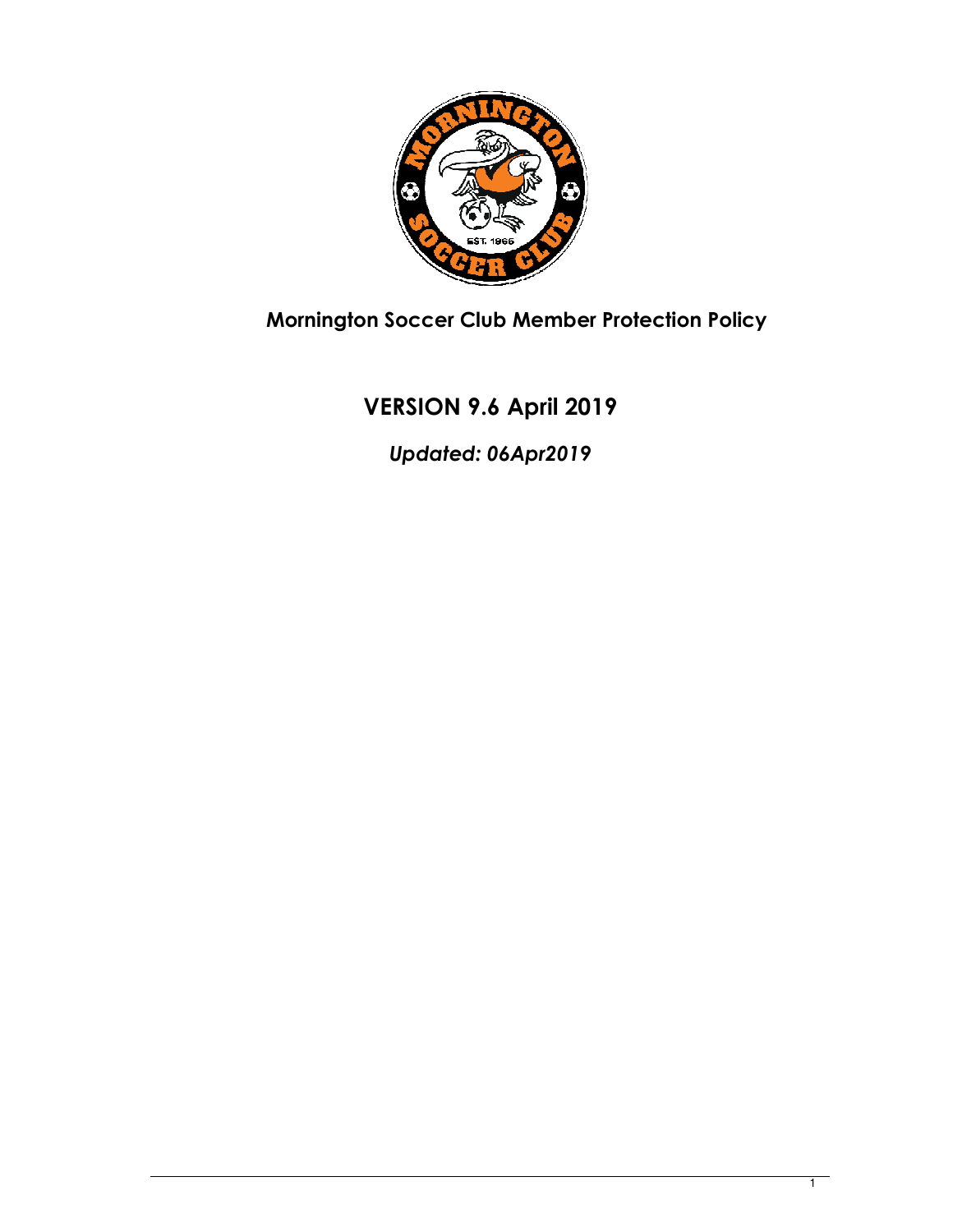## **CONTENTS PAGE**

#### **POLICY**

- 1. Introduction
- 2. Purpose of Our Policy
- 3. Who Our Policy Applies To
- 4. Extent of Our Policy
- 5. Club Responsibilities
- 6. Individual Responsibilities
- 7. Protection of Children
	- 7.1 Child Protection
		- 7.2 Supervision
	- 7.3 Transportation
	- 7.4 Taking Images of Children
- 8. Discrimination, Harassment and Bullying
	- 8.1 Discrimination
	- 8.2 Harassment
	- 8.3 Bullying
- 9. Inclusive Practices
	- 9.1 People with a Disability
	- 9.2 People from Diverse Cultures
	- 9.3 Sexual & Gender Identity
	- 9.4 Pregnancy
	- 9.5 Girls playing in boy's teams
- 10. Responding to Complaints
	- 10.1 Complaints
	- 10.2 Complaint Handling Process
	- 10.3 Disciplinary Measures
	- 10.4 Appeals

#### **Attachment 1: Working With Children Check Requirements**

1.2. Working with Children Check Requirements – All Committee members and coaches will provide proof of a current, up to date working with children check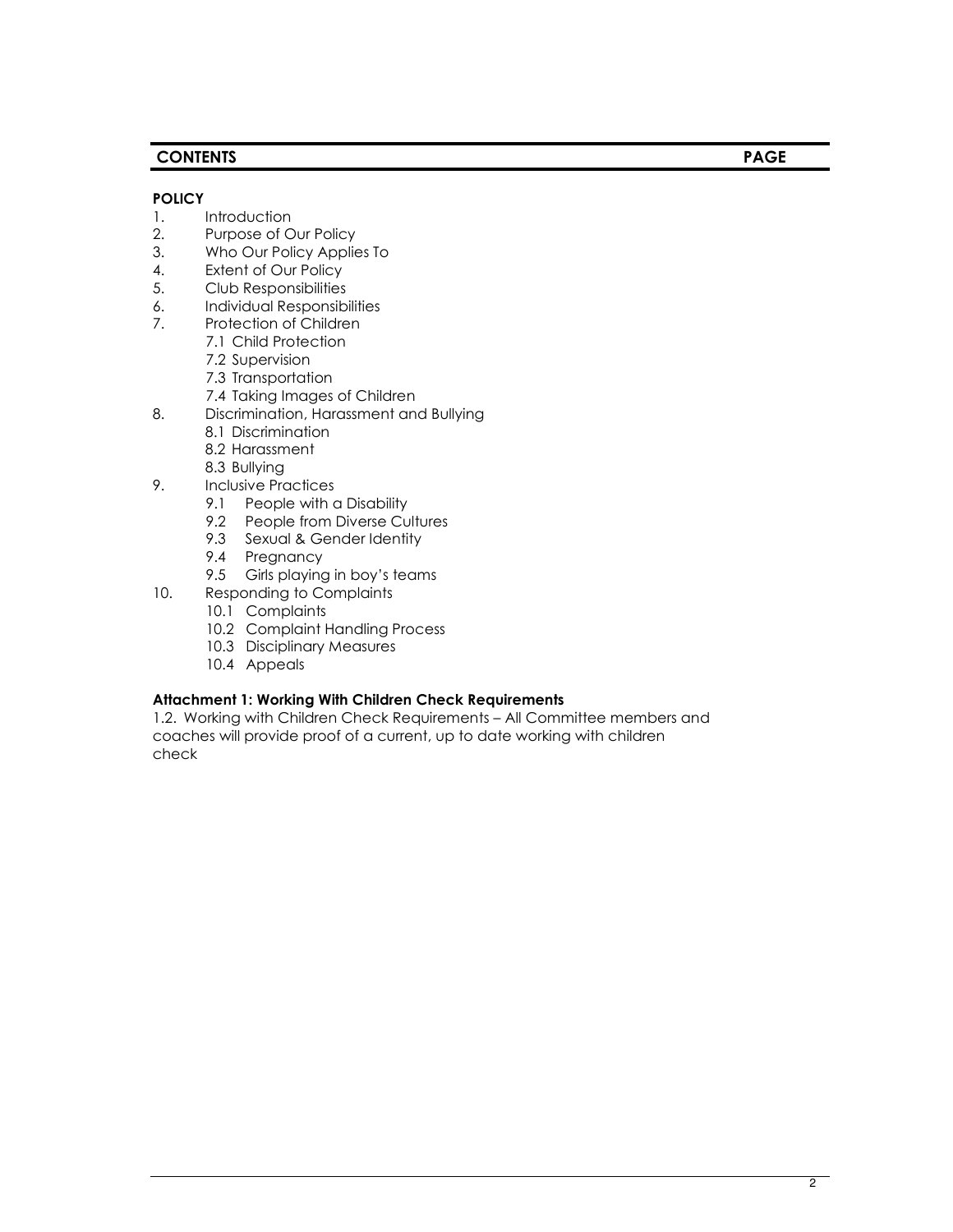# **Member Protection Policy**

## **1. Introduction**

Morning Soccer Club (MSC) is a community-based Soccer Club on the Mornington Peninsula. With over 500 playing members and a strong supporter base of club members & followers. Our Female Soccer program continues to grow and we pride ourselves in continuing to lead the promotion of female soccer on the Peninsula. MSC is proud to develop players of all ages through FFV curriculum-based coaching. Providing a path-way from sub-junior to senior football for players of all ages and abilities

## **2. Purpose of Our Policy**

The main objective of the Mornington Soccer Club 's ("our", "us" or "we") Member Protection Policy ("policy") is to maintain responsible behaviour and the making of informed decisions by members and other participants in this club. It outlines our commitment to a person's right to be treated with respect and dignity, and to be safe and protected from discrimination, harassment and abuse. Our policy informs everyone involved in our club of his or her legal and ethical rights and responsibilities and the standards of behaviour that are expected of them. It also covers the care and protection of children participating in our club's activities.

## **3. Who Our Policy Applies To**

This policy applies to everyone involved in the activities of our club whether they are in a paid or unpaid/voluntary capacity and including:

- club committee members, administrators and other club officials;
- coaches and assistant coaches and other personnel participating in events and activities, including camps and training sessions;
- support personnel, including managers, physiotherapists, psychologists, masseurs, sport trainers and others;
- referees, umpires and other officials;
- athletes;
- members, including any life members;
- parents;
- spectators

## **4. Extent of Our Policy**

Our policy covers all matters directly and indirectly related to Mornington Soccer Club and its activities. In particular, the policy governs unfair selection decisions and actions, breaches of our code of behaviour and behaviour that occurs at training sessions, in the club rooms, at social events organised or sanctioned by the club (or our sport), and on away and overnight trips. It also covers private behaviour where that behaviour brings our club or sport into disrepute or there is suspicion of harm towards a child or young person.

## **5. Club Responsibilities**

We will:

- adopt, implement and comply with this policy;
- ensure that this policy is enforceable;
- publish, distribute and promote this policy and the consequences of any breaches of this policy;
- promote and model appropriate standards of behaviour at all times;
- deal with any complaints made under this policy in an appropriate manner;
- deal with any breaches of this policy in an appropriate manner;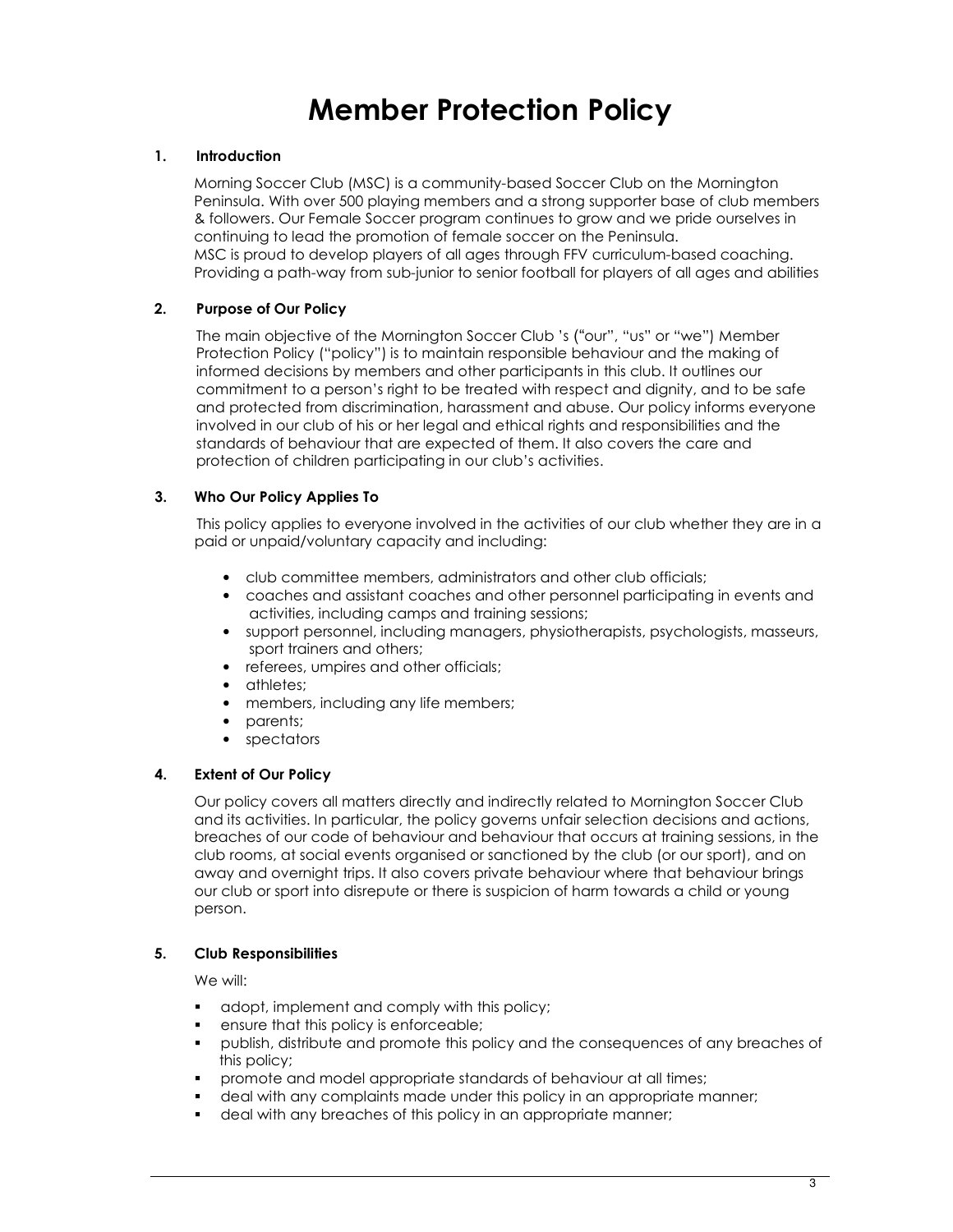- **•** recognise and enforce any penalty imposed under this policy;
- ensure that a copy of this policy is available or accessible to all people and organisations to whom this policy applies;
- **review this policy every 12-18 months; and**
- seek advice from and refer serious issues to our affiliate leagues

Serious issues include unlawful behaviour that involves or could lead to significant harm and includes criminal behaviour (e.g. physical assault, sexual assault, child abuse) and any other issues that our state or national bodies request to be referred to them.

#### **6. Individual Responsibilities**

Everyone associated with our club must:

- make themselves aware of the contents of this policy;
- comply with all relevant provisions of this policy, including the standards of behaviour outlined in this policy;
- consent to the screening requirements set out in this policy, and any state or territory Working with Children checks if the person holds or applies for a role that involves regular unsupervised contact with a child or young person under the age of 18, or where otherwise required by law;
- treat other people with respect;
- always place the safety and welfare of children above other considerations;
- be responsible and accountable for their behaviour; and
- follow the guidelines outlined in this policy if they wish to make a complaint or report a concern about possible child abuse, discrimination, harassment, bullying or other inappropriate behaviour; and
- comply with any decisions and/or disciplinary measures imposed under this policy.

## **7. Protection of Children**

## **7.1 Child Protection**

Mornington Soccer Club is committed to the safety and wellbeing of children and young people who participate in our clubs' activities or use our services. We support the rights of the child and will act at all times to ensure that a child safe environment is maintained. We also support the rights and wellbeing of our staff and volunteers and encourage their active participation in building and maintaining a secure and safe environment for all participants.

Mornington Soccer Club acknowledges the valuable contribution made by our staff, members and volunteers and we encourage their active participating in providing a safe, fair and inclusive environment for all participants.

## **7.1.1: Identifying and Analysing Risks of Harm**

Mornington Soccer Club will develop and implement a risk management strategy, which includes a review of our existing child protection practices, to determine how child-safe our organisation is and to identify any additional steps we can take to minimise and prevent the risk of harm to children because of the action of an employee, volunteer or another person.

## **7.1.2: Developing Codes of Conduct for Adults and Children**

We will develop and promote a code of conduct that specifies standards of conduct and care we expect of adults when the deal and interact with children, particularly those in our care. We will also implement a code of conduct to promote appropriate behaviour between children.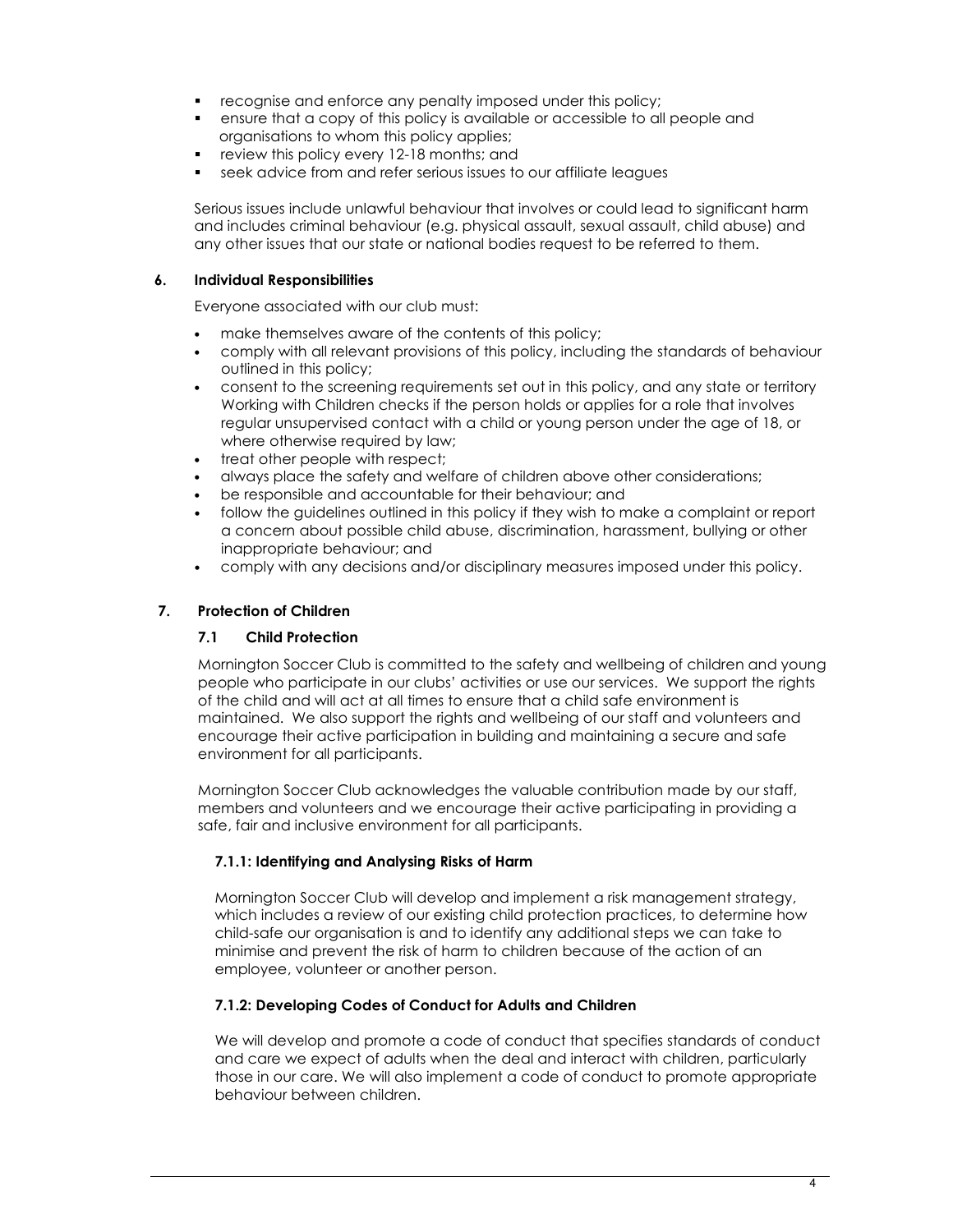The codes will clearly describe professional boundaries, ethical behaviour and unacceptable behaviour. (See Attachment 2)

#### **7.1.3: Choosing Suitable Employees and Volunteers**

Mornington Soccer Club will ensure that the organisation takes all reasonable steps to ensure that it engages the most suitable and appropriate people to work with children, especially those in positions that involve regular unsupervised contact with children. This may be achieved using a range of screening measures. Such measures will aim to minimise the likelihood of engaging (or retaining) people who are unsuitable to work with children.

Mornington Soccer Club will ensure that Working with Children Checks and criminal history assessments are conducted for employees and volunteers working with children, where an assessment is required by law. If a criminal history report is obtained as part of the screening process, Mornington Soccer Club will ensure that the criminal history information is dealt with confidentially and in accordance with relevant legal requirements. (See Attachment 1.3)

#### **7.1.4: Support, Train, Supervise and Enhance Performance**

Mornington Soccer Club will ensure that all our employees and volunteers who work with children have ongoing supervision; support and training. Our goal is to develop their skills and capacity and to enhance their performance so we can maintain a child-safe environment in our club.

#### **7.1.5: Empower and Promote the Participation of Children In Decision-Making And Service Development**

Mornington Soccer Club will promote the involvement and participation of children and young people in developing and maintaining a child-safe environment in our club.

#### **7.1.6: Report and Respond Appropriately to Suspected Abuse and Neglect**

Mornington Soccer Club will ensure that employees and volunteers are able to identify and respond appropriately to children at risk of harm and that they are aware of their responsibilities under state laws to make a report if they suspect on reasonable ground that a child has be, or is being, abused or neglected (See Attachment 4).

In addition to any legal obligations, if any person believes that another person or organisation bound by this policy is acting inappropriately towards a child or is in breach of this policy they may make an internal complaint.

Please refer to our complaints procedure in section 10 of this policy. Any person who believes a child is in immediate danger or in a life-threatening situation, should contact the police immediately.

## **7.2 Supervision**

Children under the age of [18] must be supervised at all times by a responsible adult. We endeavour to provide an appropriate level of supervision at all times. If a member finds a child under the age of [18] is unsupervised, they should assume responsibility for the child's safety until the child's parent/guardian or supervisor is located. For reasons of courtesy and safety, parents must collect their children on time. If it appears a member will be left alone with just one child at the end of any club activity, they will ask another member to stay until the child is collected.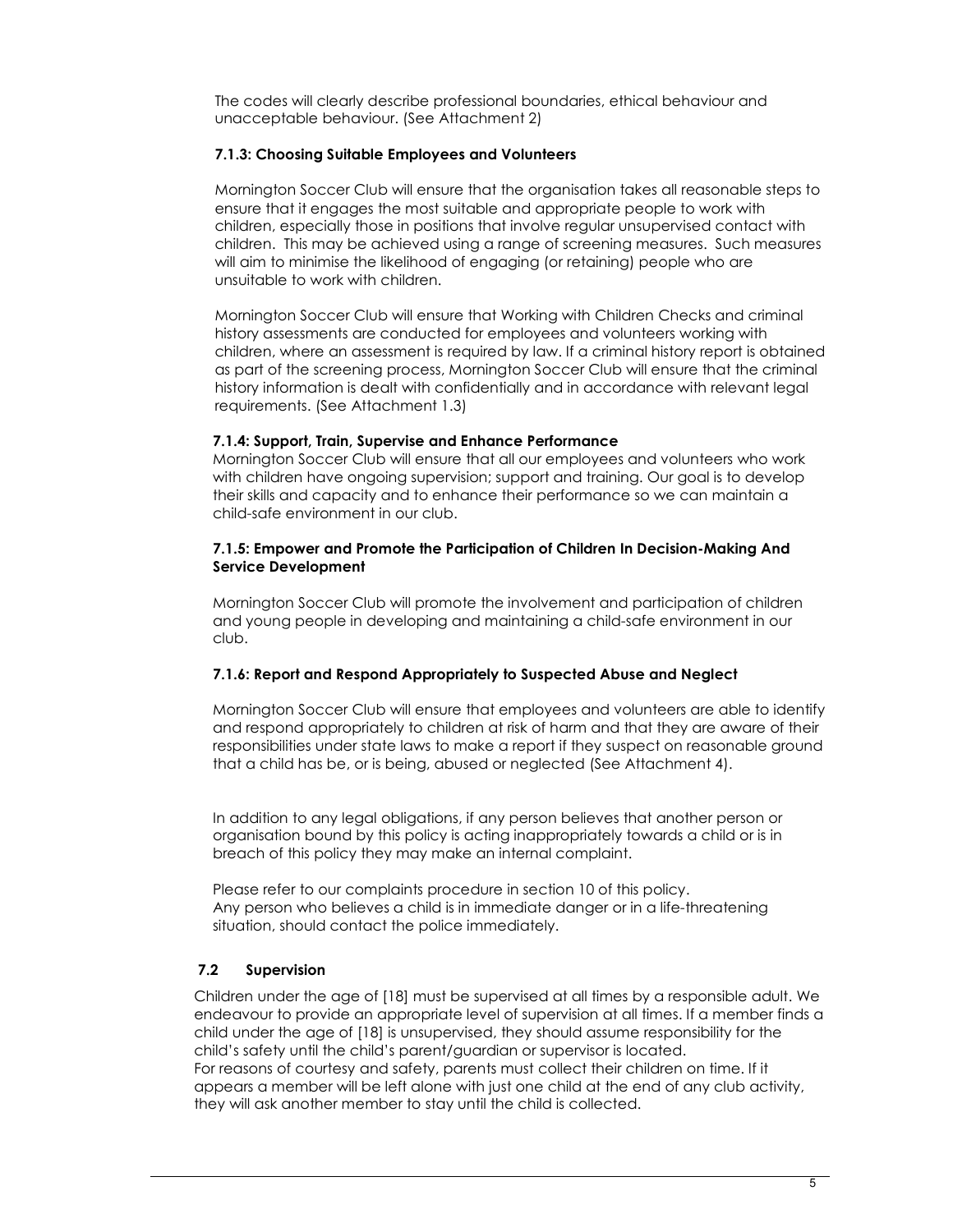## **7.3 Transportation**

Parents and or guardians are responsible for organising the transportation of their children to and from club activities (e.g. training and games).Where we make arrangements for the transportation of children (e.g. for away matches or overnight trips), we will conduct a risk assessment that includes ensuring vehicles are adequately insured, the driver has a current and appropriate licence for the vehicle being used and the appropriate safety measures are in place (e.g. fitted working seatbelts).

## **7.4 Taking Images of Children**

Images of children can be used inappropriately or illegally. We require that members, wherever possible, obtain permission from a child's parent or guardian before taking an image of a child that is not their own. We will also make sure that the parent or guardian understands how the image will be used.

To respect people's privacy, we do not allow camera phones, videos and cameras to be used inside changing areas, showers and toilets which we control or are used in connection with our club.

When using a photo of a child, we will not name or identify the child or publish personal information, such as residential address, email address or telephone number, without the consent of the child's parent or guardian. We will not provide information about a child's hobbies, interests, school or the like, as this can be used by pedophiles or other persons to "groom" a child.

We will only use images of children that are relevant to our club's activities and we will ensure that they are suitably clothed in a manner that promotes our club. We will seek permission from a child's parent or guardian before using their images.

#### **8. Discrimination, Harassment and Bullying**

Our club is committed to providing an environment in which people are treated fairly and equitably and that is, as far as practicable, free from all forms of discrimination, harassment and bullying.

We recognise that people may not be able to enjoy themselves or perform at their best if they are treated unfairly, discriminated against, harassed or bullied.

## **8.1 Discrimination**

Unlawful discrimination involves the less favourable treatment of a person on the basis of one or more of the personal characteristics protected by State or Federal antidiscrimination laws.

Discrimination includes both direct and indirect discrimination:

- **Direct discrimination** occurs if a person treats, or proposes to treat, a person with a protected personal characteristic unfavourably because of that personal characteristic.
- **Indirect discrimination** occurs if a person imposes, or proposes to impose, a requirement, condition or practice that will disadvantage a person with a protected personal characteristic and that requirement, condition or practice is not reasonable.

For the purpose of determining discrimination, the offender's awareness and motive are irrelevant.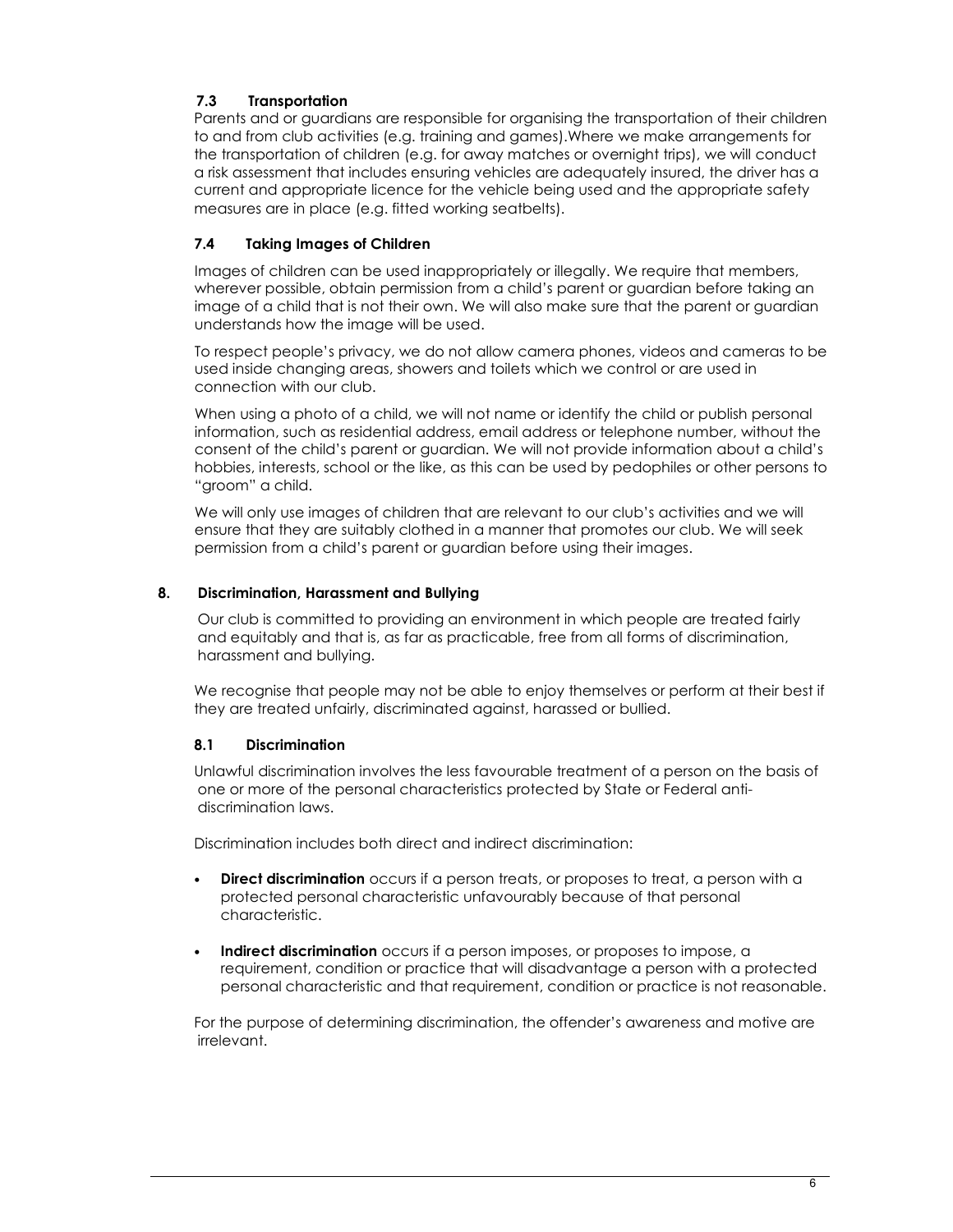#### **8.2 Harassment**

 Harassment is any unwelcome conduct, verbal or physical, that intimidates, offends or humiliates another person and which happens because a person has a certain personal characteristic protected by State or Federal anti-discrimination legislation.

The offensive behaviour does not have to take place a number of times, a single incident can constitute harassment.

 Sexual harassment is one type of harassment. Sexual harassment involves unwelcome conduct, remarks or innuendo of a sexual nature. It covers a wide range of behaviours and can be verbal, written, visual or physical. Sexual harassment is not limited to members of the opposite sex.

 Every person is covered by the anti-discrimination laws that apply in their State as well as the Federal anti-discrimination laws.

The following is a list of all the personal characteristics that apply throughout Australia:

- gender;
- race, colour, descent, national or ethnic origin, nationality, ethno-religious origin, immigration;
- national extraction or social origin;
- marital status, relationship status, identity of spouse or domestic partner;
- pregnancy, potential pregnancy, breastfeeding;
- family or carer responsibilities, status as a parent or carer;
- age;
- religion, religious beliefs or activities;
- political beliefs or activities:
- lawful sexual activity;
- sexual orientation and gender identity;
- profession, trade, occupation or calling;
- irrelevant criminal record, spent convictions;
- irrelevant medical record;
- member of association or organisation of employees or employers, industrial activity, trade union activity;
- physical features;
- disability, mental or physical impairment;
- defence service; and
- personal association with someone who has, or is assumed to have, any of these personal characteristics.

Legislation also prohibits:

- racial, religious, homosexual, transgender and HIV/AIDS vilification; and
- victimisation resulting from a complaint.

## **8.3 Bullying**

Mornington Soccer Club is committed to providing an environment that is free from bullying. We understand that bullying has the potential to result in significant negative consequences for an individual's health and wellbeing, and we regard bullying in all forms as unacceptable at our club.

Bullying is characterised by repeated, unreasonable behaviour directed at a person, or group of persons, that creates a risk to health and safety. Bullying behaviour is that which a reasonable person in the circumstances would expect to victimise, humiliate, undermine, threaten, degrade, offend or intimidate a person. Bullying behaviour can include actions of an individual or group.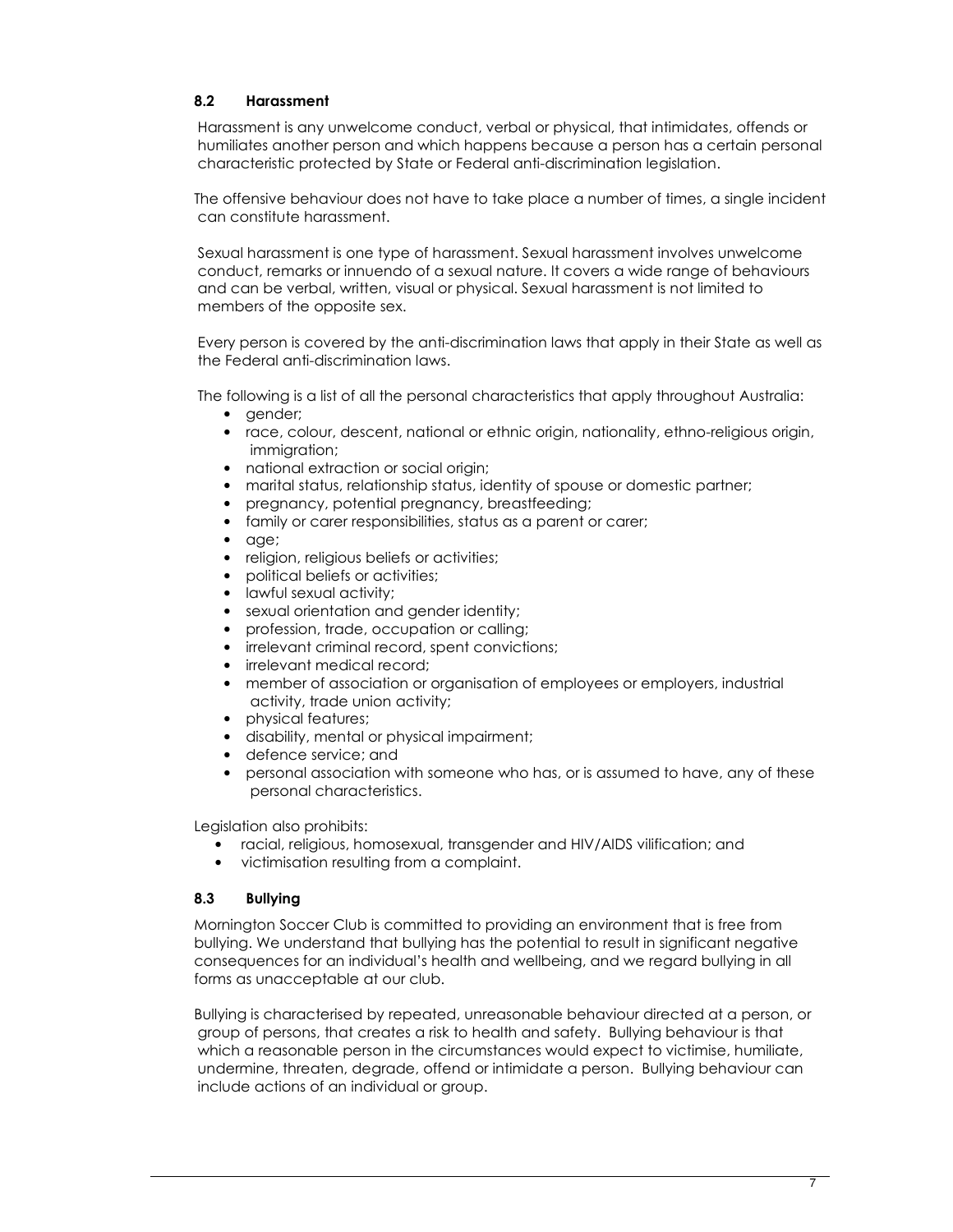Whilst generally characterised by repeated behaviours, one off instances can amount to bullying.

The following types of behaviour, where repeated or occurring as part of a pattern of behaviour, would be considered bullying:

- verbal abuse including shouting, swearing, teasing, making belittling remarks or persistent unjustified criticism;
- excluding or isolating a group or person;
- spreading malicious rumours; or
- psychological harassment such as intimidation.

Bullying includes cyber-bulling which occurs through the use of technology. New technologies and communication tools, such as smart phones and social networking websites, have greatly increased the potential for people to be bullied though unwanted and inappropriate comments. We will not tolerate abusive, discriminatory, intimidating or offensive statements being made online.

If any person believes they are being, or have been, bullied by another person or organisation bound by this policy, he or she may make a complaint. (Refer to Item 10 of this policy.)

## **9. Inclusive practices**

Our club is welcoming and we will seek to include members from all areas of our community.

The following are examples of some of our inclusive practices.

## **9.1 People with a disability**

Mornington Soccer Club will not discriminate against any person because they have a disability. Where it is necessary, we will make reasonable adjustments (e.g. modifications to equipment and rules) to enable participation.

## **9. 2 People from diverse cultures**

We will support, respect and encourage people from diverse cultures and religions to participate in our club and where possible we will accommodate requests for flexibility (e.g. modifications to uniforms).

## **9.3 Sexual & Gender Identity**

All people, regardless of their sexuality or gender identity, are welcome at our club. We strive to provide a safe environment for participation and will not tolerate any form of discrimination or harassment because of a person's sexuality or gender identity.

## **9.4 Pregnancy**

Mornington Soccer Club is committed to treating pregnant women fairly and to removing any unreasonable barriers to their full participation in our club's activities. We will not tolerate any discrimination or harassment against pregnant women.

We will take reasonable care to ensure the continuing safety, health and wellbeing of pregnant women. We will advise pregnant women that there may be risks involved with their continuing participation in sport, and we will encourage them to obtain medical advice about those risks. Pregnant women should be aware that their own health and wellbeing, and that of their unborn child, is of utmost importance in their decision-making about the extent they choose to participate in our sport.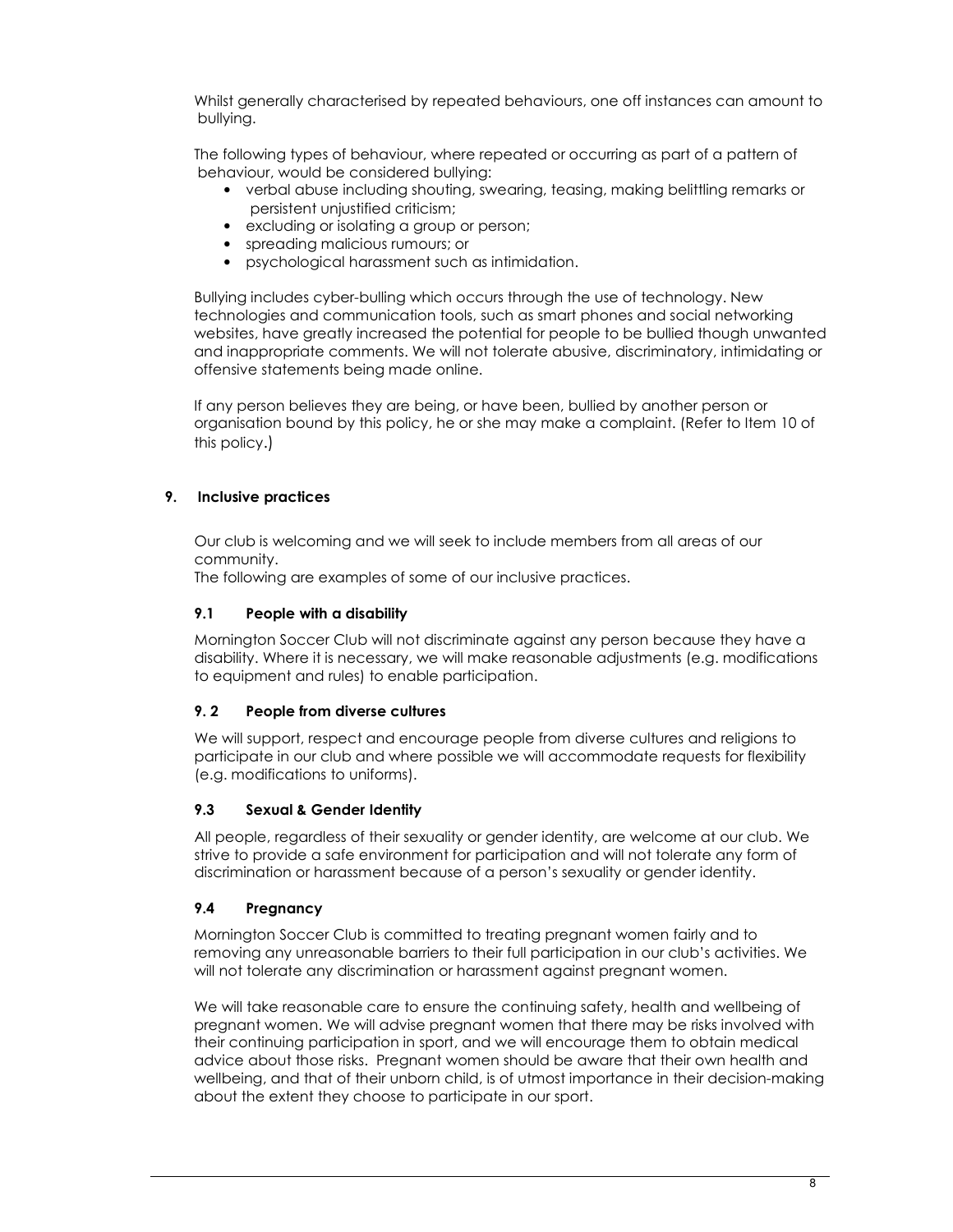We encourage all pregnant women to talk with their medical advisers, make themselves aware of the facts about pregnancy in sport and ensure that they make informed decisions about their participation in our sport. Pregnant women should make these decisions themselves, in consultation with their medical advisers and in discussion with Mornington Soccer Club. We will only require pregnant women to sign a disclaimer in relation to their participation in our sport whilst they are pregnant if all other participants are required to sign one in similar circumstances. We will not require women to undertake a pregnancy test.

If a pregnant woman believes she is being, or has been, harassed or discriminated against by another person bound by this policy, she may make a complaint (see section 10).

## **9.4 Girls playing in boy's teams**

If there is not a separate sex competition, Mornington Soccer Club will support girls playing in boy's teams up until the age of 12 years.

We note that Federal anti-discrimination laws provide that it is not unlawful to discriminate on grounds of sex by excluding persons from participation in any competitive sporting activity in which the strength, stamina or physique of competitors is relevant.

If a child is over the age of 12 years our club will consider each request on an individual basis by considering the nature of our sport and other available opportunities to compete.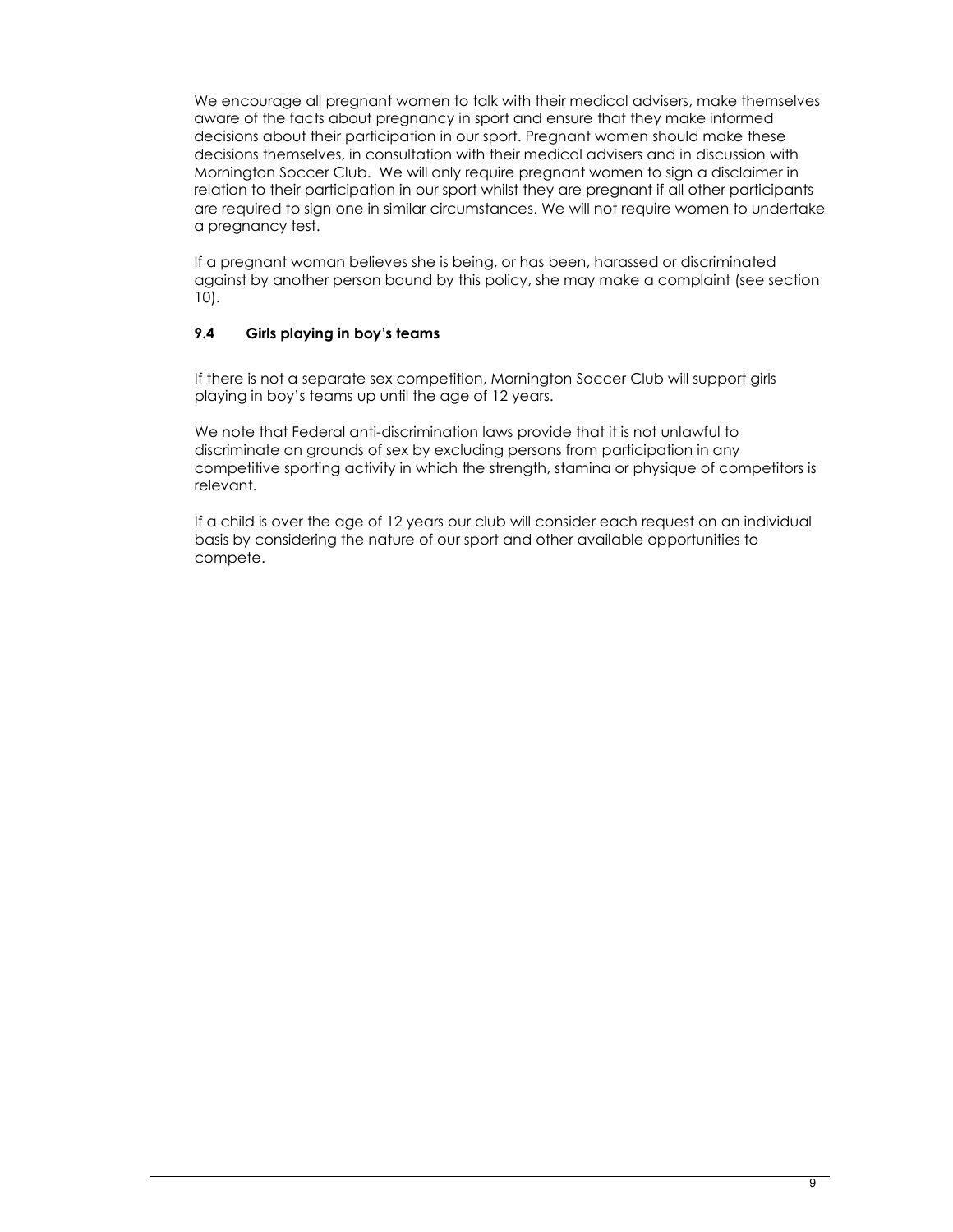## **10. Responding to Complaints**

## **10.1 Complaints**

Our club takes all complaints about on and off-field behaviour seriously. Our club will handle complaints based on the principles of procedural fairness, and ensure:

- **all complaints will be taken seriously;**
- the person making the complaint (complainant) will be given full details of what is being alleged against them and have the opportunity to respond to those allegations;
- **F** irrelevant matters will not be taken into account;
- decisions will be unbiased; and
- **a** any penalties imposed will be reasonable.

More serious complaints may be escalated to our affiliations and/or police.

If the complaint relates to suspected child abuse, sexual assault or other criminal activity, then our club may need to report the behaviour to the police and/or relevant government authority.

#### **10.2 Complaint Handling Process**

When a complaint is received by our club, the person receiving the complaint (e.g. President, Member Protection Information Officer) will:

- listen carefully and ask questions to understand the nature and extent of the concern;
- ask what the complainant how they would like their concern to be resolved and if they need any support;
- explain the different options available to help resolve the complainant's concern;
- **inform the relevant government authorities and/or police, if required by law to do so;** and
- where possible and appropriate, maintain confidentiality but not necessarily anonymity.

Once the complainant decides on their preferred option for resolution, the club will assist, where appropriate and necessary, with the resolution process. This may involve:

- supporting the person complaining to talk to the person being complained about;
- bringing all the people involved in the complaint together to talk objectively through the problem (this could include external mediation);
- gathering more information (e.g. from other people that may have seen the behaviour);
- seeking advice from our district, regional, state and/or national body or from an external agency (e.g. State Department of Sport or anti-discrimination agency);
- referring the complaint to our affiliated associations; and/or
- referring the complainant to an external agency such as a community mediation centre, police or anti-discrimination agency.

In situations where a complaint is referred to our affiliated associations and an investigation is conducted, the club will:

- co-operate fully with the investigation;
- where applicable, ensure the complainant is not placed in an unsupervised situation with the respondent(s); and
- act on our affiliated association's recommendations.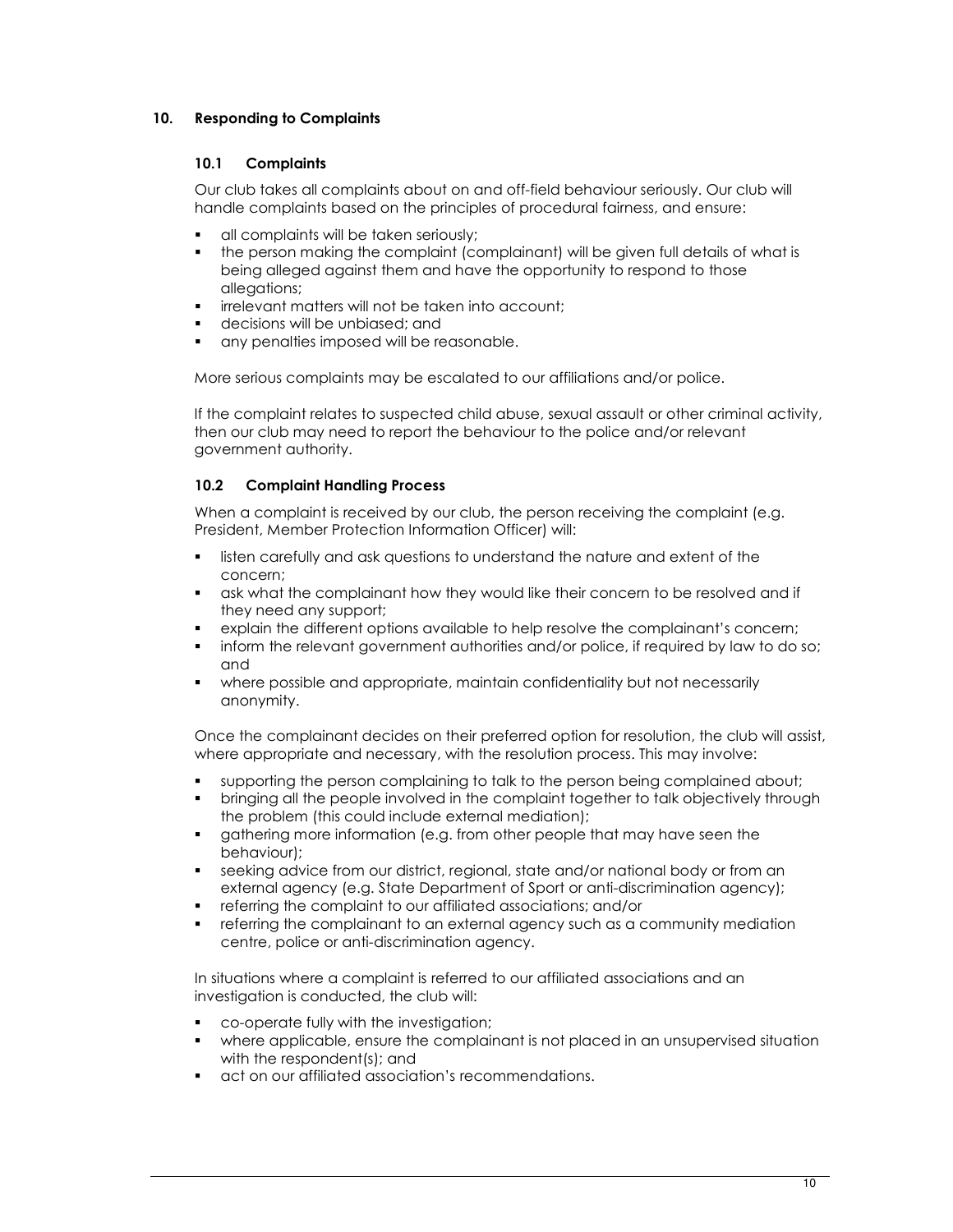At any stage of the process, a person can seek advice from an anti-discrimination commission or other external agency and, if the matter is within their jurisdiction, may lodge a complaint with the anti-discrimination commission or other external agency.

## **10.3 Disciplinary Sanctions**

Our club may take disciplinary action against anyone found to have breached our policy or made false and malicious allegations. Any disciplinary measure imposed under our policy must:

- be applied consistent with any contractual and employment rules and requirements;
- be fair and reasonable;
- be based on the evidence and information presented and the seriousness of the breach; and
- be determined by our constituent documents, by Laws and the rules of the game.

Possible sanctions that may be taken include:

- a direction that the individual makes verbal and/or written apology;
- counselling of the individual to address behaviour;
- withdrawal of any awards, placings, records, achievements bestowed in any tournaments, activities or events held or sanctioned by our club;
- suspension or termination of membership, participation or engagement in a role or activity;
- de-registration of accreditation for a period of time or permanently;
- a fine; or
- any other form of discipline that our club considers reasonable and appropriate.

## **10.4 Appeals**

The complainant or respondent may be entitled to lodge an appeal against a decision made in relation to a complaint (including a decision where disciplinary sanctions are imposed by our club) to our affiliated association. Appeals must be based on any right of appeal provided for in the relevant constituent documents, rules, regulations or by laws.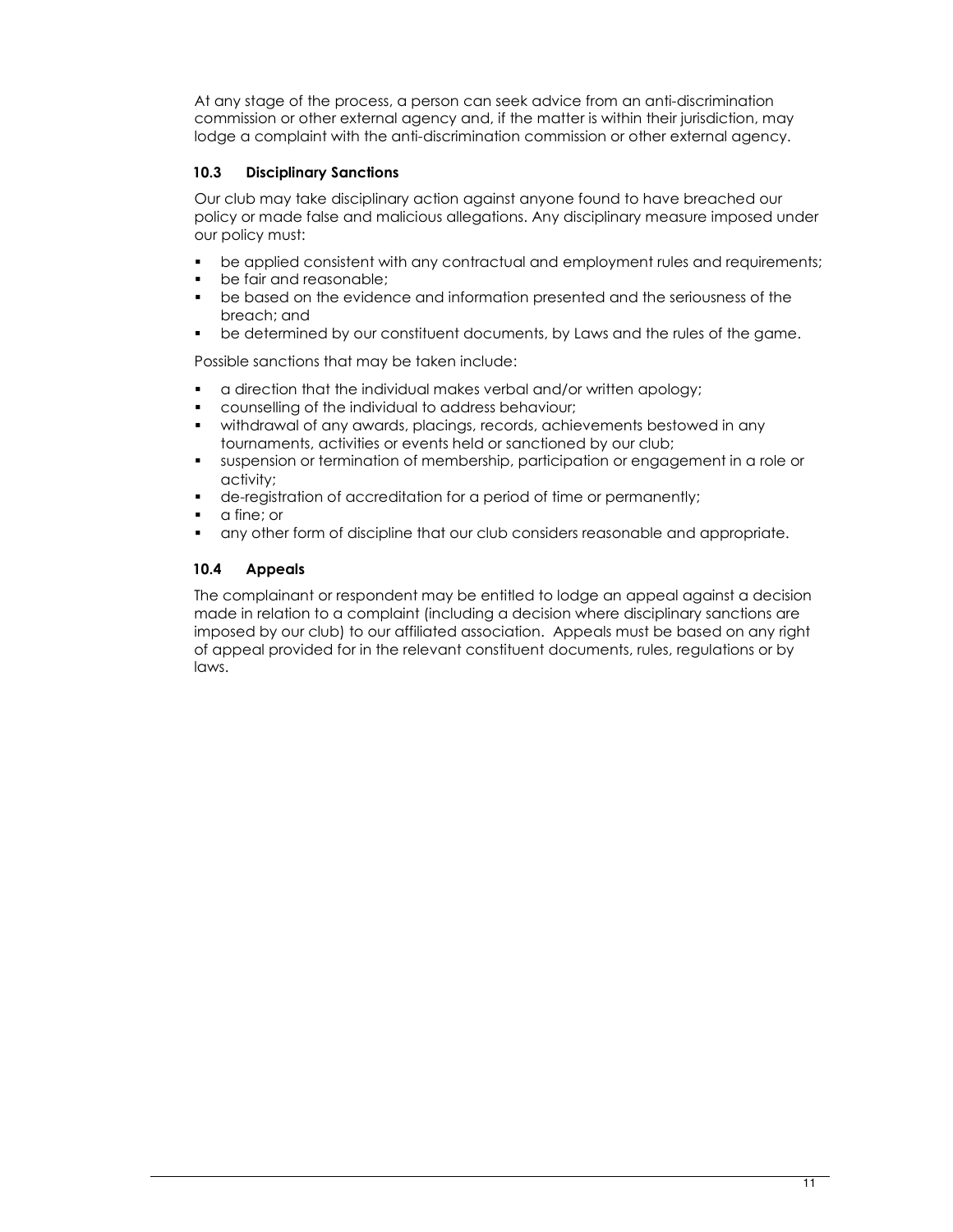## **Attachment 1.1: MEMBER PROTECTION DECLARATION**

The Mornington Soccer Club has a duty of care to all those associated with our club and to the individuals and organisations to whom this policy applies. As a requirement of our Member Protection Policy, we must enquire into the background of those who undertake any work, coaching or regular unsupervised contact with people under the age of 18 years.

I ……………………………………………………….. (name) of ……………………………………. .……………………………………………………………….. (address) born ……/……/……………

sincerely declare:

- 1. I do not have any criminal charge pending before the courts.
- 2. I do not have any criminal convictions or findings of guilt for sexual offences, offences related to children or acts of violence.
- 3. I have not had any disciplinary proceedings brought against me by an employer, sporting organisation or similar body involving child abuse, sexual misconduct or harassment, other forms of harassment or acts of violence.
- 4. To my knowledge there is no other matter that the club may consider to constitute a risk to its members, employees, volunteers, athletes or reputation by engaging me.
- 5. I will notify the President of the club immediately upon becoming aware that any of the matters set out in clauses 1 to 4 above has changed.

#### **Parent/Guardian Consent (in respect of a person under the age of 18 years)**

I have read and understood the declaration provided by my child. I confirm and warrant that the contents of the declaration provided by my child are true and correct in every particular.

|--|

Date: ………………………………………. …………….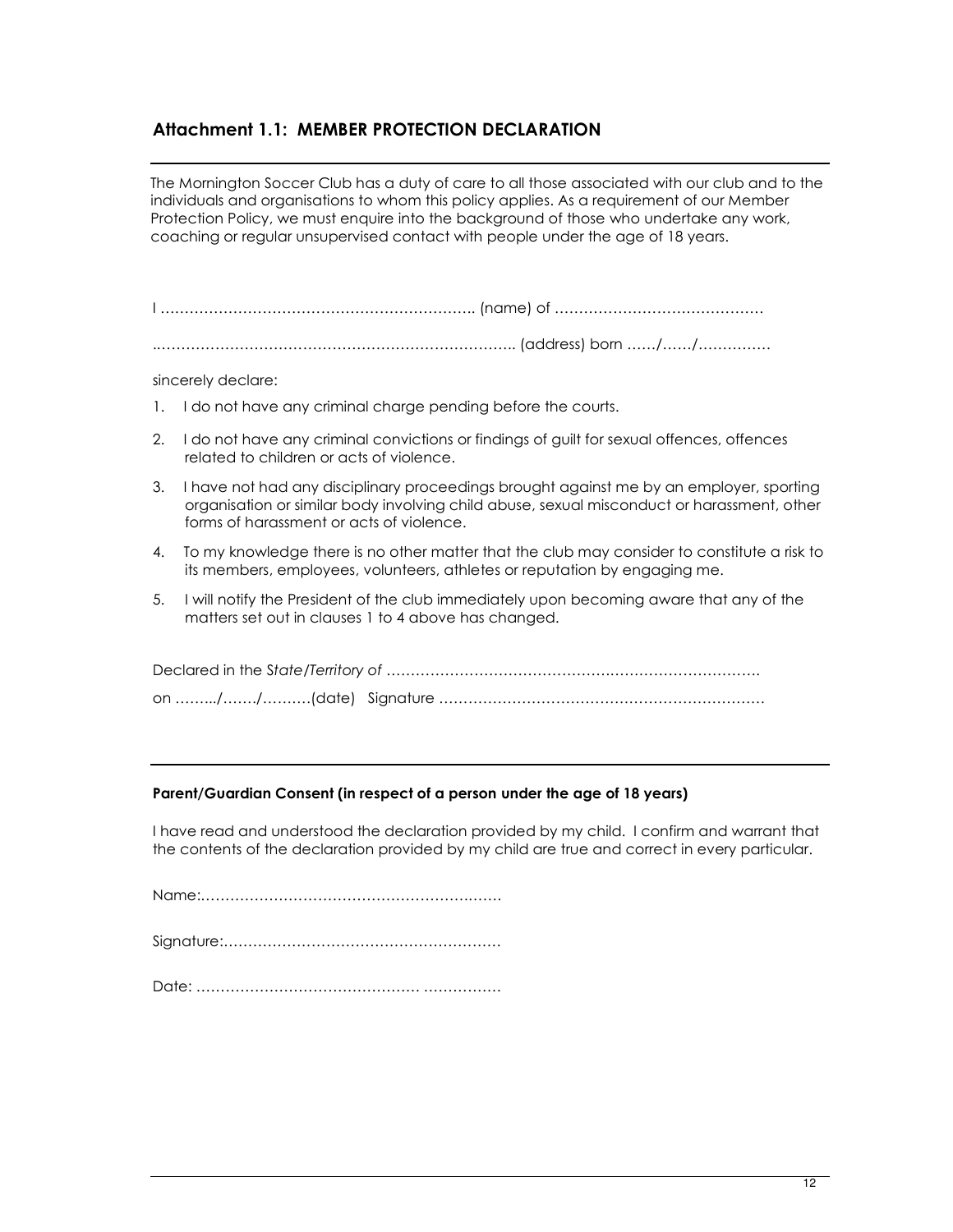## **Attachment 1.2: WORKING WITH CHILDREN CHECK REQUIREMENTS**

Working with Children Checks aim to create a child-safe environment and to protect children and young people involved in our sport from physical and sexual harm.

They assess the suitability of people to work with children and young people and can involve:

- criminal history checks;
- signed declarations:
- referee checks; and
- other relevant background checks to assess a person's suitability to work with children and young people.

Working with Children Check requirements vary across Australia. Fact Sheets for each state and territory are available on the Play by the Rules website: www.playbytherules.net

Detailed information, including the forms required to complete a Working with Children Check, are available from the relevant agencies in each state and territory.

#### **Victoria**

Contact the Department of Justice Website: www.workingwithchildren.vic.gov.au Phone: 1300 652 879

#### **Travelling to other states or territories**

It is important to remember that when travelling to other states or territories, representatives of sporting organisations must comply with the legislative requirements of that particular state or territory.

In certain jurisdictions, temporary, time limited exemptions from working with children checks may be available for interstate visitors with a Working with Children Check in their home state.

The laws providing interstate exemptions are not consistent across Australia.

If an employee or volunteer for your club is travelling interstate to do work that would normally require a working for children check, you will need to check the relevant requirements of that state or territory.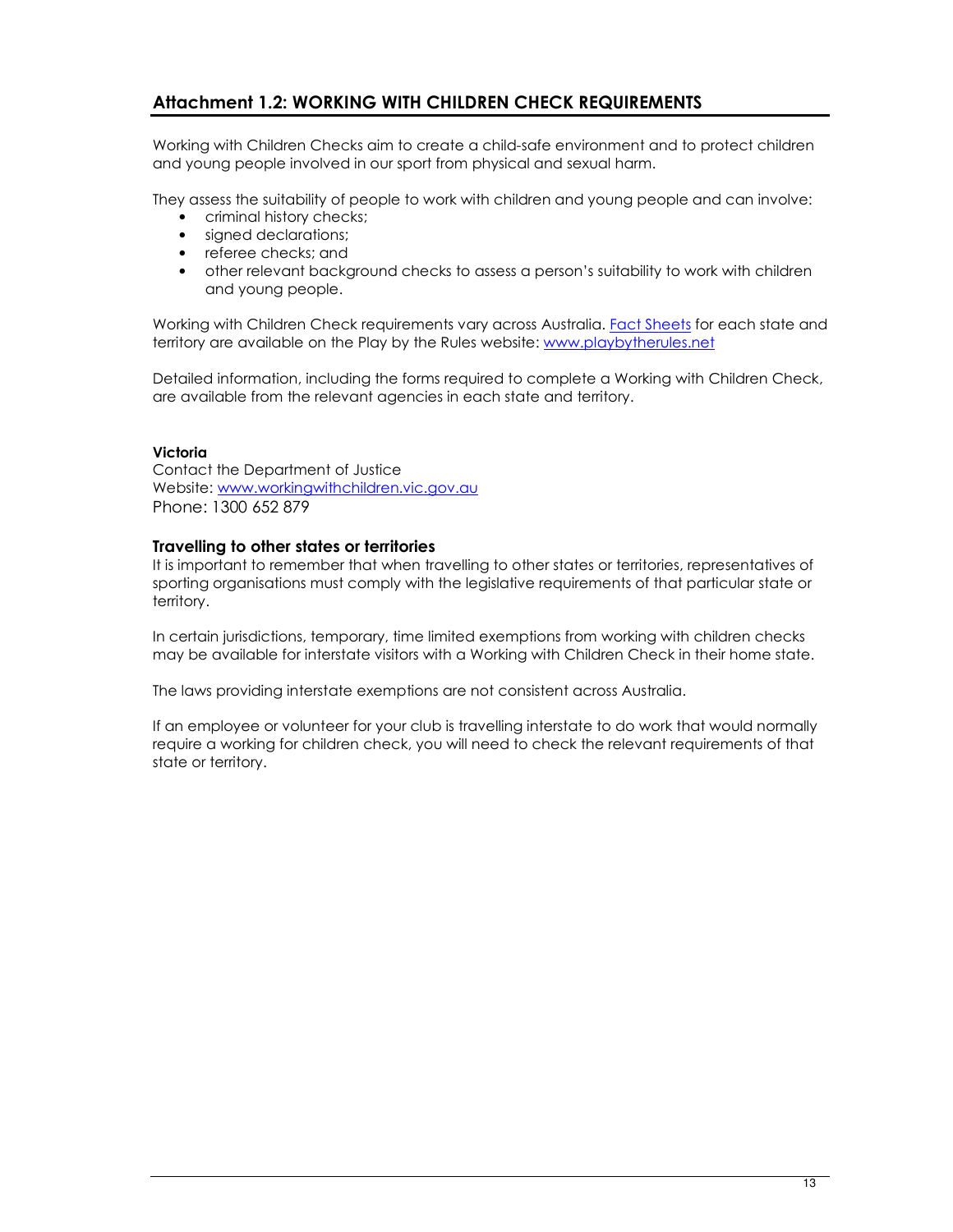# **Attachment 1: REPORTING REQUIREMENTS AND DOCUMENTS**

#### **RECORD OF COMPLAINT**

| Name of person<br>receiving complaint          |                                     | Date:              |
|------------------------------------------------|-------------------------------------|--------------------|
| Complainant's Name                             |                                     |                    |
|                                                | Over 18                             | Under 18           |
| Complainant's contact                          | Phone:                              |                    |
| details                                        | Email:                              |                    |
| Complainant's<br>role/status in Club           | Administrator (volunteer)           | Parent             |
|                                                | Athlete/player                      | Spectator          |
|                                                | Coach/Assistant Coach               | Support Personnel  |
|                                                | Employee (paid)                     | Other              |
|                                                | Official                            |                    |
|                                                |                                     |                    |
| Name of person<br>complained about             |                                     |                    |
|                                                | Over 18                             | Under 18<br>$\Box$ |
| Person complained<br>about role/status in Club | Administrator (volunteer)<br>$\Box$ | Parent             |
|                                                | Athlete/player<br>$\Box$            | Spectator          |
|                                                | Coach/Assistant Coach               | Support Personnel  |
|                                                | Employee (paid)                     | Other              |
|                                                | Official                            |                    |
|                                                |                                     |                    |
| Location/event of<br>alleged issue             |                                     |                    |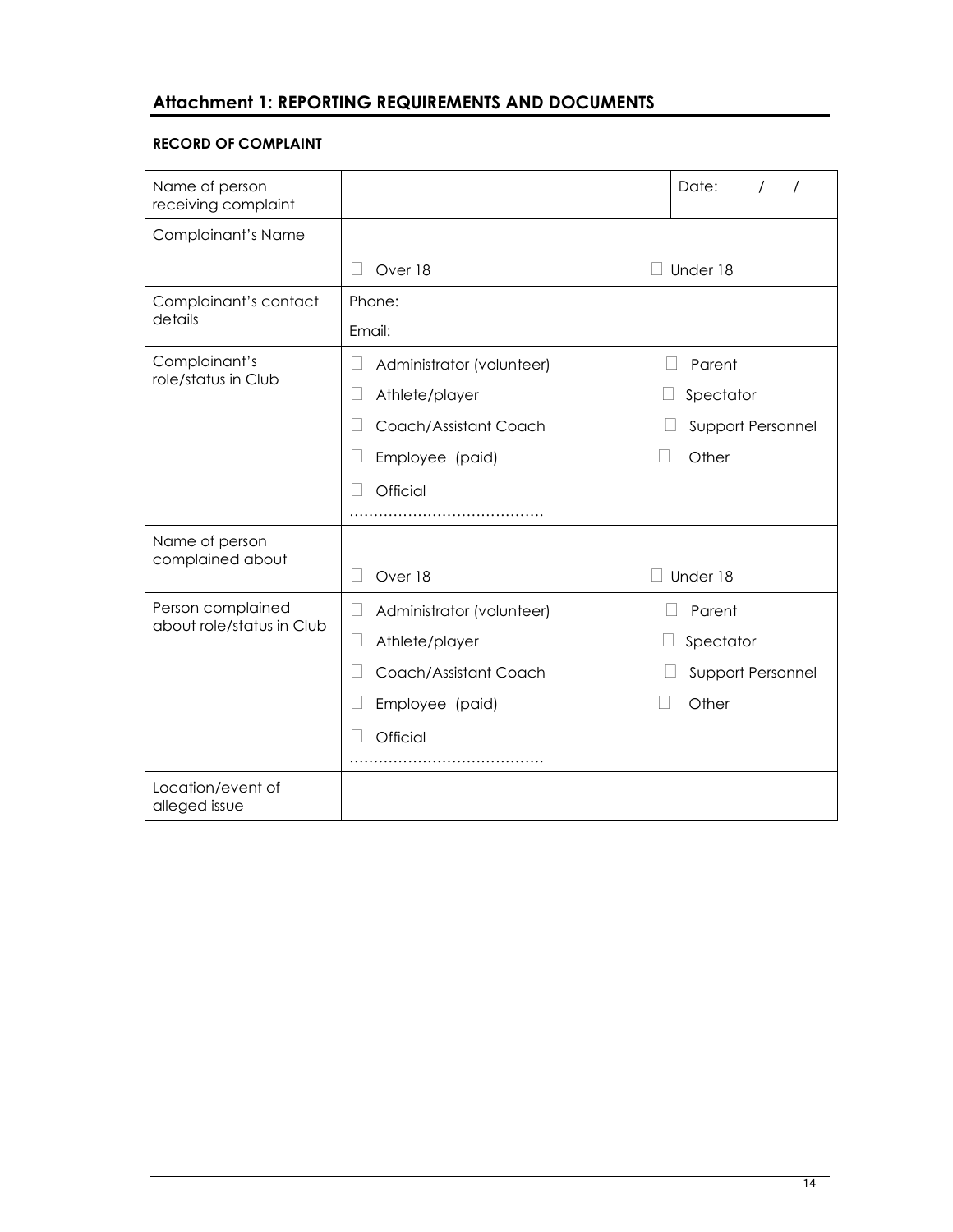| Description of alleged<br>issue          |                                 |                             |                       |
|------------------------------------------|---------------------------------|-----------------------------|-----------------------|
| Nature of complaint                      | $\Box$ Harassment or            | Discrimination<br>$\Box$    |                       |
| (category/basis/grounds)                 | $\Box$ Sexual/sexist<br>methods | $\Box$ Selection dispute    | □ Coaching            |
| Can tick more than one<br>box            | Sexuality                       | Personality clash<br>$\Box$ | $\Box$ Verbal abuse   |
|                                          | Race                            | <b>Bullying</b><br>$\Box$   | $\Box$ Physical abuse |
|                                          | Religion                        | Disability<br>$\Box$        | Victimisation         |
|                                          | Pregnancy<br>decision           | Child Abuse<br>$\mathbf{L}$ | Unfair                |
|                                          |                                 |                             |                       |
| What they want to<br>happen to fix issue |                                 |                             |                       |
| Information provided to<br>them          |                                 |                             |                       |
| Resolution and/or action<br>taken        |                                 |                             |                       |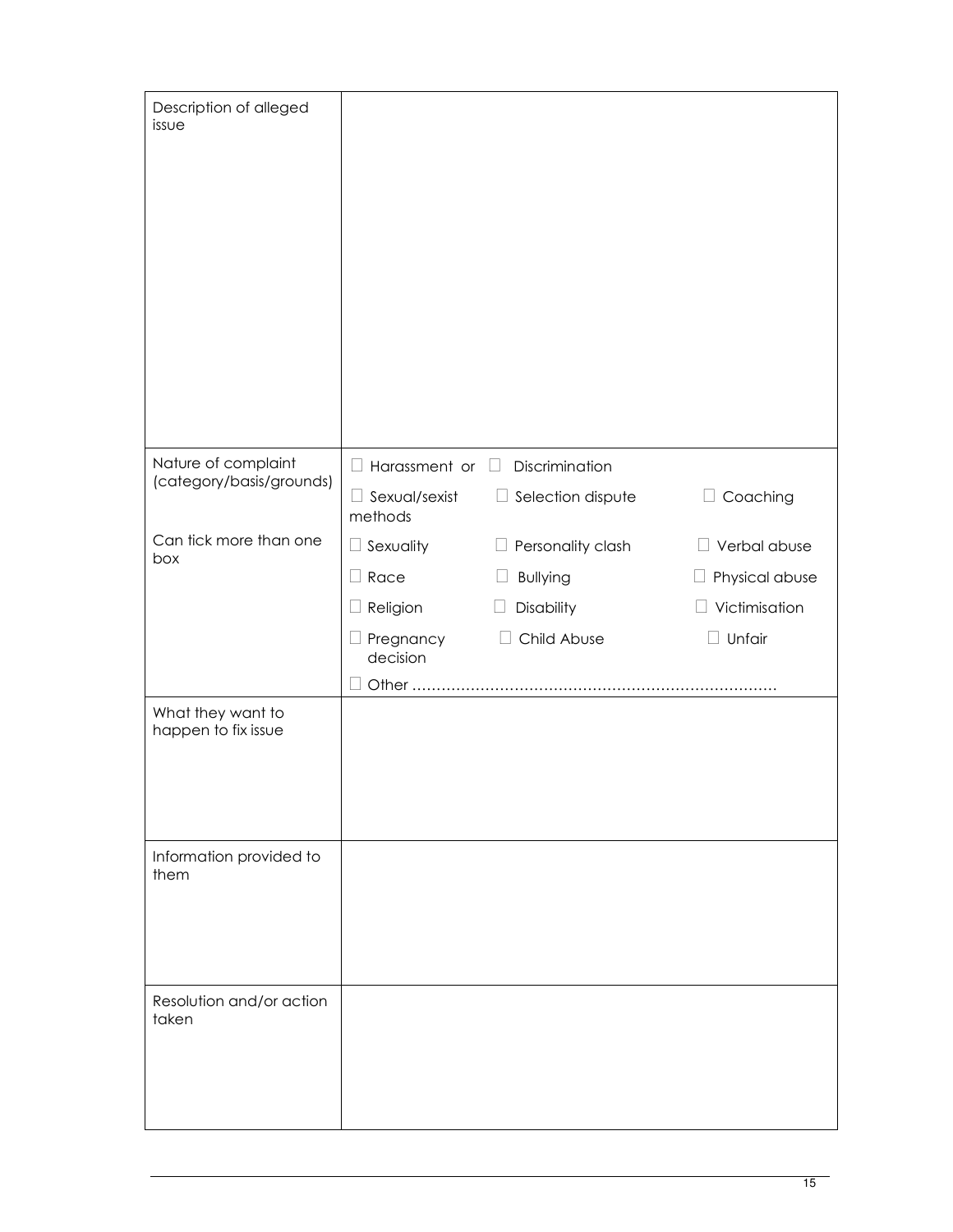| Follow-up action |  |
|------------------|--|
|                  |  |
|                  |  |
|                  |  |
|                  |  |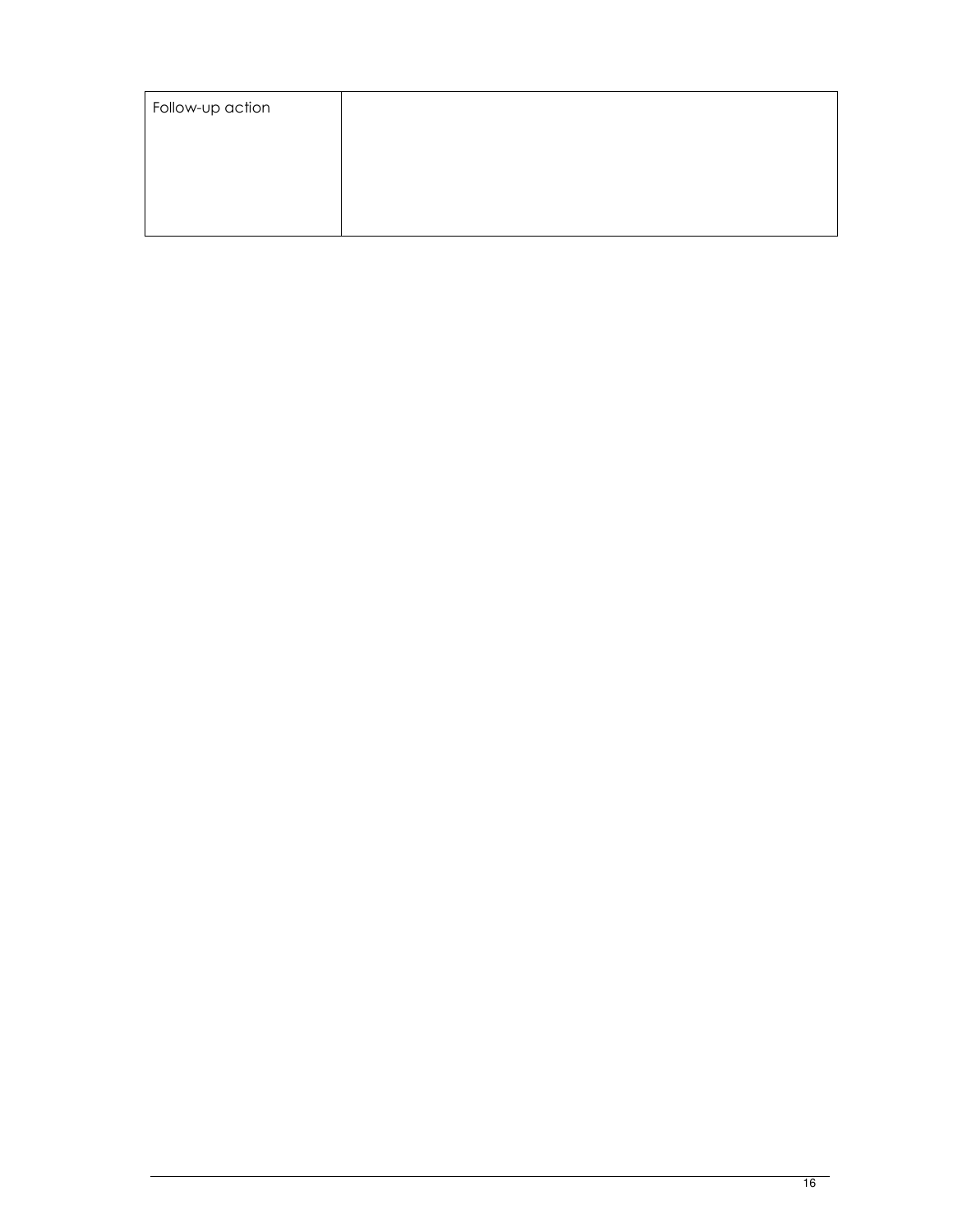#### **PROCEDURE FOR HANDLING ALLEGATIONS OF CHILD ABUSE**

## **If you believe a child is in immediate danger or a life-threatening situation**, **contact the Police immediately on 000**.

Fact sheets on reporting allegations of child abuse in different states and territories are available at www.playbytherules.net.au

We will treat any allegation of child abuse or neglect promptly, seriously and with a high degree of sensitivity.

All people working with *[insert name of NSO]* in a paid or unpaid capacity have a duty to report any concerns to the appropriate authorities, following the steps outlined below.

#### **Step 1: Receive the allegation**

If a child or young person raises with you an allegation of child abuse or neglect that relates to them or to another child, it is important that you listen, stay calm and be supportive.

| Do                                                                                   | Don't                                                                                           |
|--------------------------------------------------------------------------------------|-------------------------------------------------------------------------------------------------|
| Make sure you are clear about what the<br>child has told you                         | Do not challenge or undermine the child                                                         |
| Reassure the child that what has occurred is<br>not his or her fault                 | Do not seek detailed information, ask leading<br>questions or offer an opinion.                 |
| Explain that other people may need to be<br>told in order to stop what is happening. | Do not discuss the details with any person<br>other than those detailed in these<br>procedures. |
| Promptly and accurately record the<br>discussion in writing.                         | Do not contact the alleged offender.                                                            |

#### **Step 2: Report the allegation**

- Immediately report any allegation of child abuse or neglect, or any situation involving a child at risk of harm, to the police and/or the relevant child protection agency. You may need to make a report to both.
- Contact the relevant child protection agency or police for advice if there is **any** doubt about whether the allegation should be reported.
- If the allegation involves a person to whom this policy applies, then also report the allegation to the President or Secretary of Mornington Soccer Club so that he or she can manage the situation.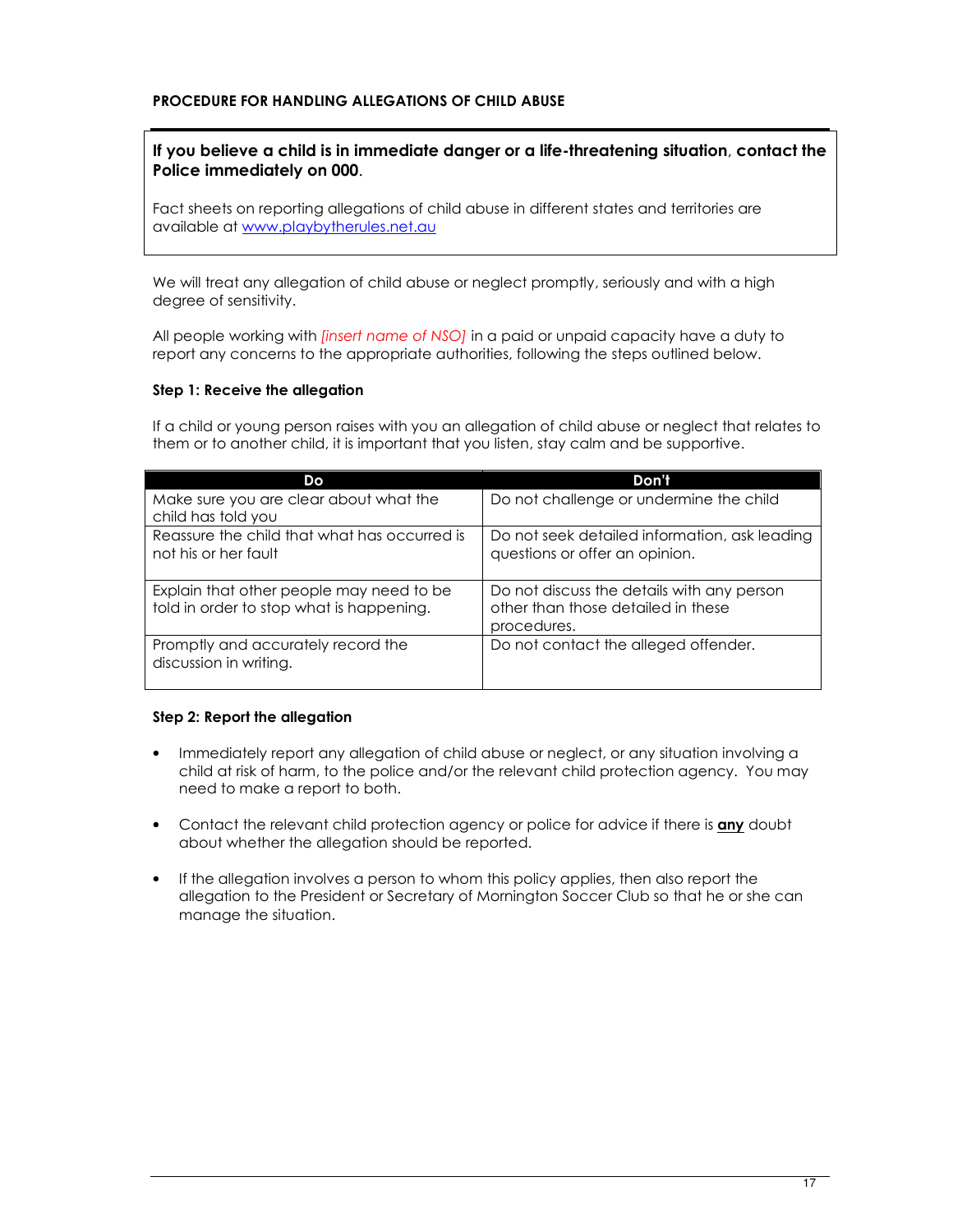## **Step 3: Protect the child and manage the situation**

- The President or Secretary will assess the immediate risks to the child and take interim steps to ensure the child's safety and the safety of any other children. This may include redeploying the alleged offender to a position where there is no unsupervised contact with children, supervising the alleged offender or removing/suspending him or her until any investigations have been concluded. Legal advice should be sought before any interim steps are made if the person is an employee of Mornington Soccer Club.
- The President or Secretary will consider what services may be most appropriate to support the child and his or her parent/s.
- The President or Secretary will consider what support services may be appropriate for the alleged offender.
- The President or Secretary will seek to put in place measures to protect the child and the alleged offender from possible victimisation and gossip.

#### **Step 4: Take internal action**

- At least three different investigations could be undertaken to examine allegations that are made against a person to whom this policy applies, including:
	- a criminal investigation (conducted by the police)
	- a child protection investigation (conducted by the relevant child protection agency)
	- a disciplinary or misconduct inquiry/investigation (conducted by Mornington Soccer Club)
- Mornington Soccer Club will assess the allegations and determine what action should be taken in the circumstances. Depending on the situation, action may include considering whether the alleged offender should return to his or her position, be dismissed, banned or suspended or face other disciplinary action.
- If disciplinary action is undertaken, we will follow the procedures set out in section 10.3 of the Member Protection Policy.
- Where required we will provide the relevant government agency with a report of any disciplinary action we take.
- **Contact details for advice or to report an allegation of child abuse**

| <b>Australian Capital Territory</b> |                              |
|-------------------------------------|------------------------------|
| Victoria                            |                              |
| Victoria Police                     | Department of Human Services |
| Non-urgent police assistance        | www.dhs.vic.gov.au           |
| Ph: (03) 9247 6666                  | Ph: 131 278                  |
| www.police.vic.gov.au               |                              |
|                                     |                              |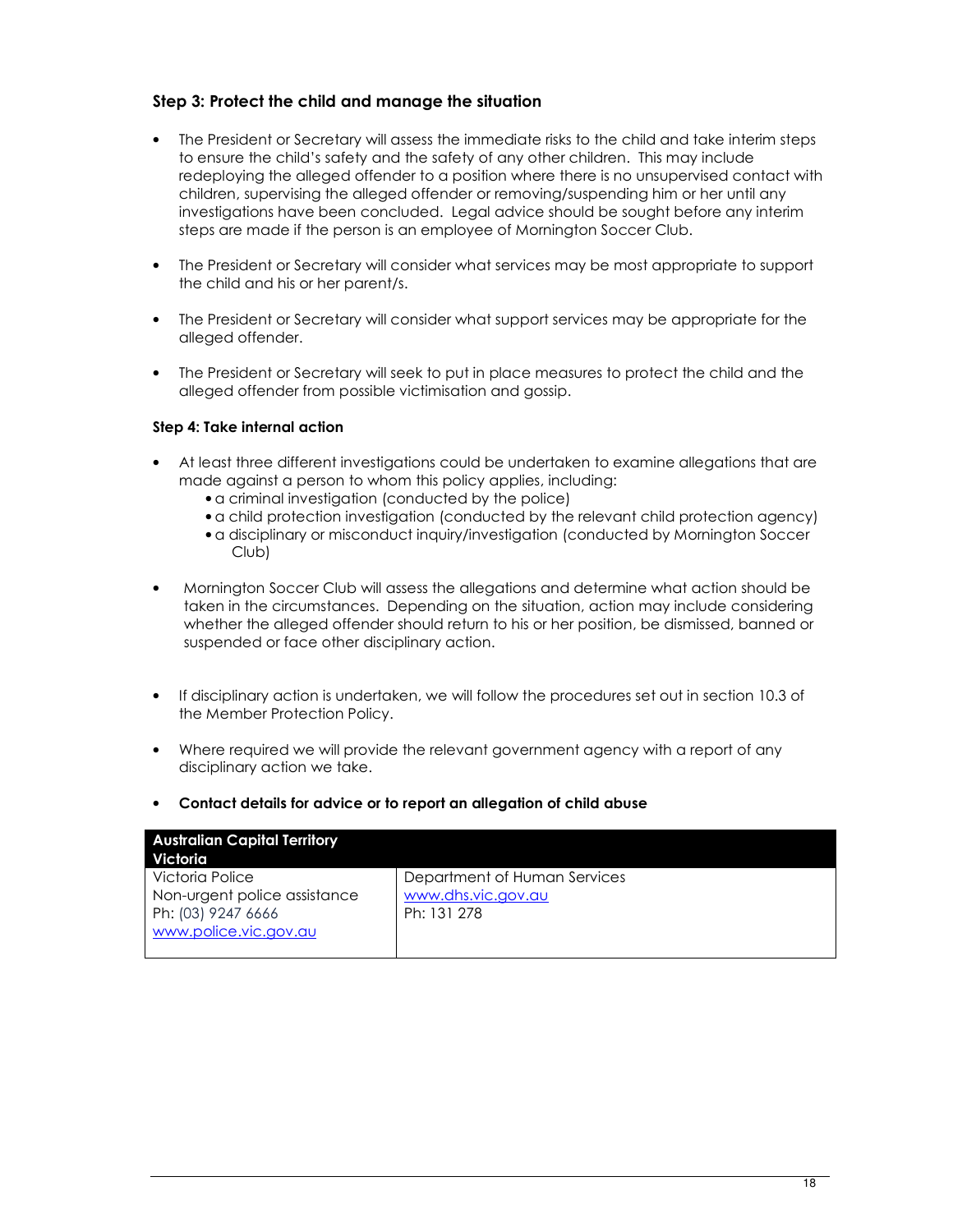## **CONFIDENTIAL RECORD OF CHILD ABUSE ALLEGATION**

Before completing, ensure the procedures outlined in *Procedure for Handling Allegations of Child Abuse* have been followed and advice has been sought from the relevant government agency and/or police.

| Complainant's Name<br>(if other than the child)                                                                            |                           | Date Formal<br><b>Complaint Received:</b><br>$\prime$<br>$\prime$ |
|----------------------------------------------------------------------------------------------------------------------------|---------------------------|-------------------------------------------------------------------|
| Role/status in sport                                                                                                       |                           |                                                                   |
| Child's name                                                                                                               |                           | Age:                                                              |
| Child's address                                                                                                            |                           |                                                                   |
| Person's reason for<br>suspecting abuse                                                                                    |                           |                                                                   |
| (e.g. observation,<br>injury, disclosure)                                                                                  |                           |                                                                   |
| Name of person<br>complained about                                                                                         |                           |                                                                   |
| Role/status in sport                                                                                                       | Administrator (volunteer) | Parent                                                            |
|                                                                                                                            | Athlete/player            | Spectator                                                         |
|                                                                                                                            | Coach/Assistant Coach     | Support Personnel                                                 |
|                                                                                                                            | Employee (paid)           | Other                                                             |
|                                                                                                                            | Official                  |                                                                   |
| Witnesses                                                                                                                  | Name (1):                 |                                                                   |
| (if more than 3                                                                                                            | Contact details:          |                                                                   |
| witnesses, attach<br>details to this form)                                                                                 | Name (2):                 |                                                                   |
|                                                                                                                            | Contact details:          |                                                                   |
|                                                                                                                            | Name (3):                 |                                                                   |
|                                                                                                                            | Contact details:          |                                                                   |
| Interim action (if any)<br>taken (to ensure<br>child's safety and/or<br>to support needs of<br>person complained<br>about) |                           |                                                                   |
| Police contacted                                                                                                           | Who:                      |                                                                   |
|                                                                                                                            | When:                     |                                                                   |
|                                                                                                                            | Advice provided:          |                                                                   |
|                                                                                                                            |                           |                                                                   |